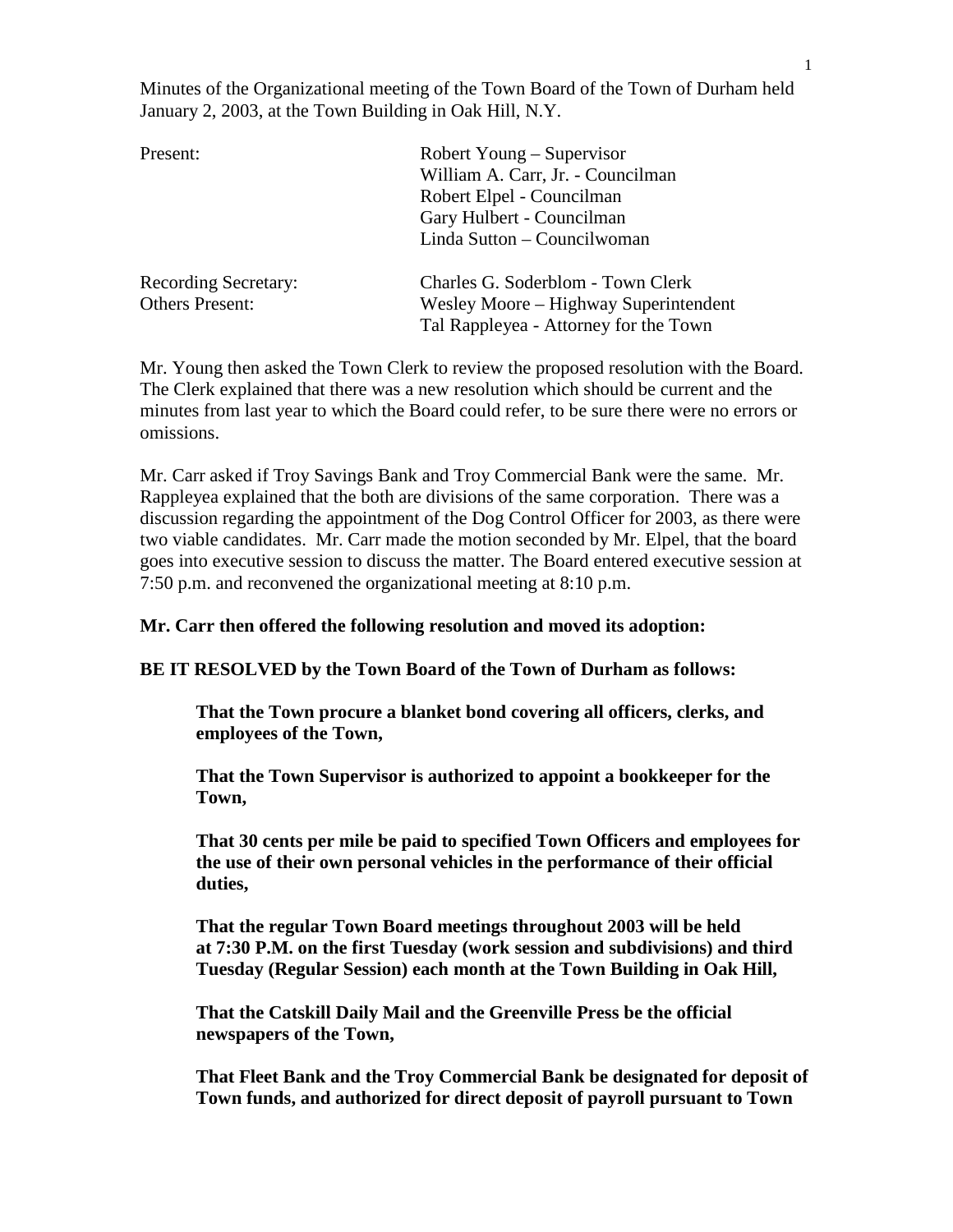**direction, on direction of respective employees (Banking Law, 96-b; General Municipal Law 93-d; Town Law 29 (3),**

**That the Highway Superintendent be authorized to purchase equipment, tools and implements not to exceed \$1,500.00,**

**That the Town participate in the purchase of materials, equipment, supplies, etc. bid and contracted for by the County, subject to the rules adopted by the County pursuant to Section 408 -A of the County Law,**

**That since the State is contracting for certain highway materials, equipment and supplies; that the Town of Durham Highway Superintendent is authorized to participate in such purchases during the year 2003,**

**That in lieu of the annual financial report to be filed by January 30th, the Supervisor shall submit to the Town Clerk a copy of his report to the State Comptroller within 60 days after the close of the fiscal year,**

**That any item exceeding \$200.00 in cost to be purchased by the Park Commission be approved in advance by the Town Board,**

**That any item exceeding \$50.00 in cost to be purchased by the Town Justices be approved in advance by the Town Board,**

**That the Town Board authorizes the Clerk/Collector to hire up to two deputies to work no longer than a combined total of 20 hours per week,**

**That Tal Rappleyea be appointed Attorney for the Town at \$75.00/hour,**

**That the annual salaries of all elective and appointive officers and the rates of hourly employees, including overtime and regular pay be established as follows:** 

| <b>Position or name</b>            | <b>Amount</b>                |                | <b>Frequency</b>    |
|------------------------------------|------------------------------|----------------|---------------------|
| <b>Councilpersons</b>              | \$3,244.00                   | each           | <b>Monthly</b>      |
| <b>Justices</b>                    | 7,570.00                     | each           | $\mathbf{u}$        |
| <b>Court Clerk</b>                 | 8,949.00                     |                |                     |
| <b>Supervisor</b>                  | 8,652.00                     |                | $\mathbf{u}$        |
| <b>Bookkeeper</b>                  | 11,572.00                    |                | <b>Bi-weekly</b>    |
| <b>Sole Assessor</b>               | 24,333.00                    |                | $\mathbf{u}$        |
| <b>Clerk</b>                       | 12,437.00                    |                | $\mathbf{u}$        |
| <b>Town Clerk/Collector</b>        | 16,222.00                    |                | <b>Monthly</b>      |
| <b>Deputies</b>                    | 4.867.00                     | each           |                     |
| <b>Board of Assessment Review</b>  | \$10.00 per hour as required |                | $\mathbf{u}$        |
| Chairman                           | \$12.00 per hour             |                | $\mathbf{u}$        |
| <b>Election Officials</b>          | \$7.00 per hour              | $\blacksquare$ | $\mathbf{u}$        |
| <b>Election Machine Custodians</b> | \$231.00                     | each           | <b>Per Election</b> |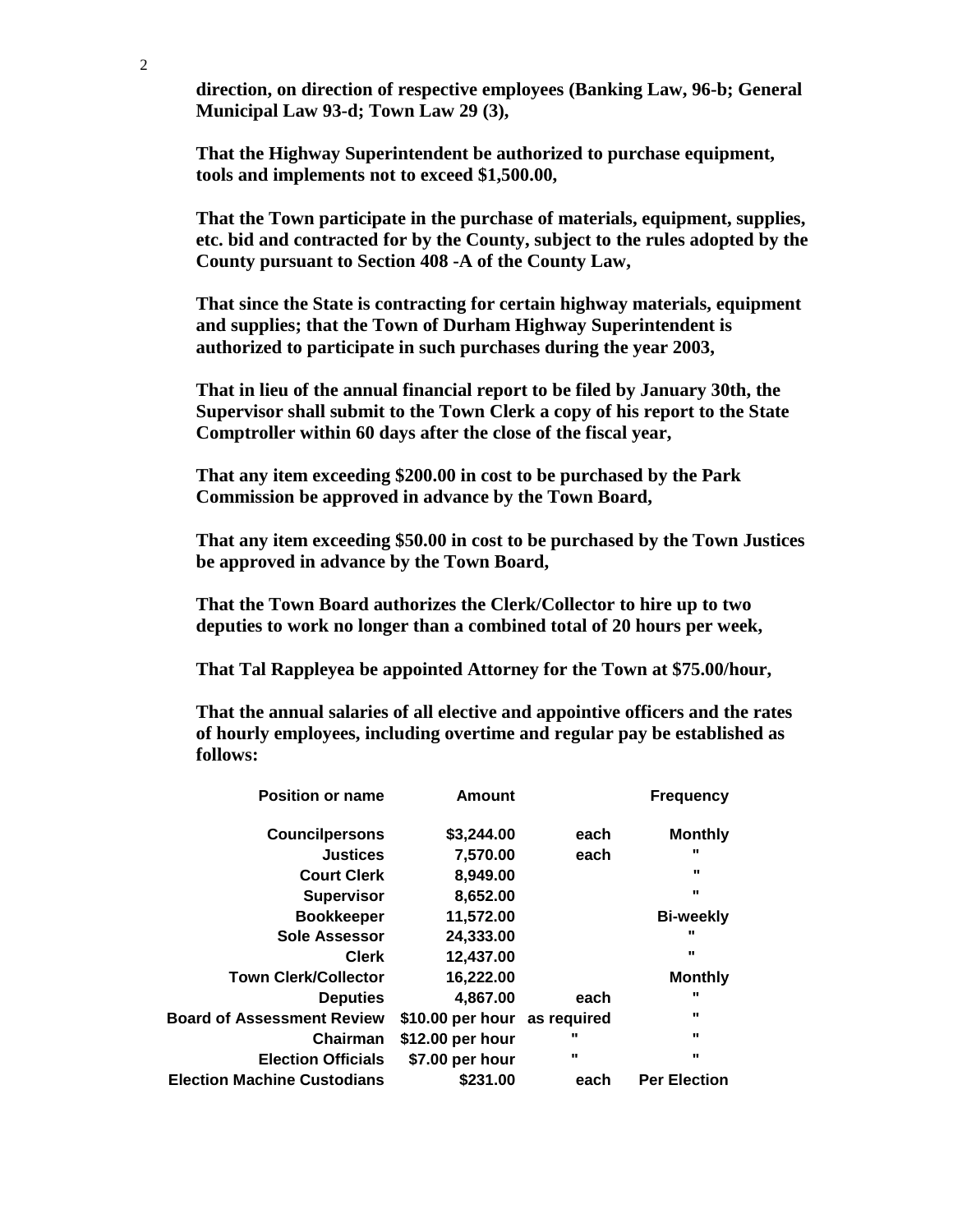|                                      | <b>Police</b>    |                              |              |                  |
|--------------------------------------|------------------|------------------------------|--------------|------------------|
| <b>Sergeant Sutton</b>               |                  | \$10,815.00                  |              | <b>Monthly</b>   |
| <b>Patrolman Scarey</b>              |                  | \$11.45 per hour as required |              |                  |
| Patrolman Marchesani                 |                  | \$11.45 per hour             | $\mathbf{u}$ |                  |
| <b>Patrolman DeWitt</b>              |                  | \$10.40 per hour             | $\mathbf{u}$ | $\mathbf{u}$     |
| <b>Patrolman Shauger</b>             |                  | \$10.40 per hour             | $\mathbf{u}$ | $\mathbf{u}$     |
| <b>Dispatcher</b>                    |                  | \$1,070.00                   |              | $\mathbf{u}$     |
| <b>Dog Control Officer</b>           |                  | 3,142.00                     |              |                  |
| <b>Building Inspector</b>            |                  | 6,695.00                     |              | $\mathbf{u}$     |
| <b>Code Enforcement Officer</b>      |                  | 4,841.00                     |              | $\mathbf{u}$     |
| <b>Health Officer</b>                |                  | 1,082.00                     |              | Quarterly        |
| <b>Registrar of Vital Statistics</b> |                  | 346.00                       |              | <b>Monthly</b>   |
| <b>Deputy Registrars</b>             |                  | 212.00                       | each         |                  |
| <b>Highway Superintendent</b>        |                  | 41,610.00                    |              | <b>Bi-weekly</b> |
|                                      | <b>Secretary</b> | 1,888.00                     |              | $\mathbf{u}$     |
| <b>Youth Program</b>                 |                  |                              |              |                  |
|                                      | <b>Director</b>  | \$1,500.00                   |              | <b>Annually</b>  |
| Others:                              | <b>Minimum</b>   | \$5.15 per hour              |              | <b>Monthly</b>   |
|                                      | <b>Maximum</b>   | \$8.00 per hour              |              | $\mathbf{u}$     |
|                                      | <b>Historian</b> | \$210.00                     |              | Quarterly        |
| <b>Highway Employees:</b>            |                  |                              |              | <b>Bi-weekly</b> |
|                                      | <b>Minimum</b>   | Minimum wage                 |              | $\mathbf{u}$     |
|                                      | <b>Maximum</b>   | \$15.00 per hour             |              | $\mathbf{u}$     |
|                                      | Laborer          | \$10.00 per hour             |              | $\mathbf{u}$     |
| <b>Overtime: Time and one</b>        | Half             |                              |              |                  |
|                                      | <b>Recycling</b> | \$9.00 per hour              |              | $\mathbf{u}$     |

**That Fred Heller be appointed Building Inspector,**

**That Allen Schmidt be appointed Code Enforcement Officer,**

**That Mert Tripp be appointed Dog Control Officer for the year,**

**That Harry Ketcham Jr. be appointed Chairman of the Board of Assessment Review.**

**That the following Police appointments be made:**

| <b>Sergeant</b>   | <b>Thomas Sutton</b>   |
|-------------------|------------------------|
| <b>Patrolman</b>  | <b>Michael Scarey</b>  |
| <b>Patrolman</b>  | Albert Marchesani, Jr. |
| <b>Dispatcher</b> | <b>Linda Sutton</b>    |
| Patrolman         | <b>Stephen DeWitt</b>  |
| <b>Patrolman</b>  | <b>John Shauger</b>    |
|                   |                        |

 **Mr. Carr made the motion that the resolution be accepted as read with corrections, seconded by Mr. Elpel and a roll call vote was called:** 

| Mr. Carr  | voted Aye |  |
|-----------|-----------|--|
| Mr. Elpel | voted Aye |  |